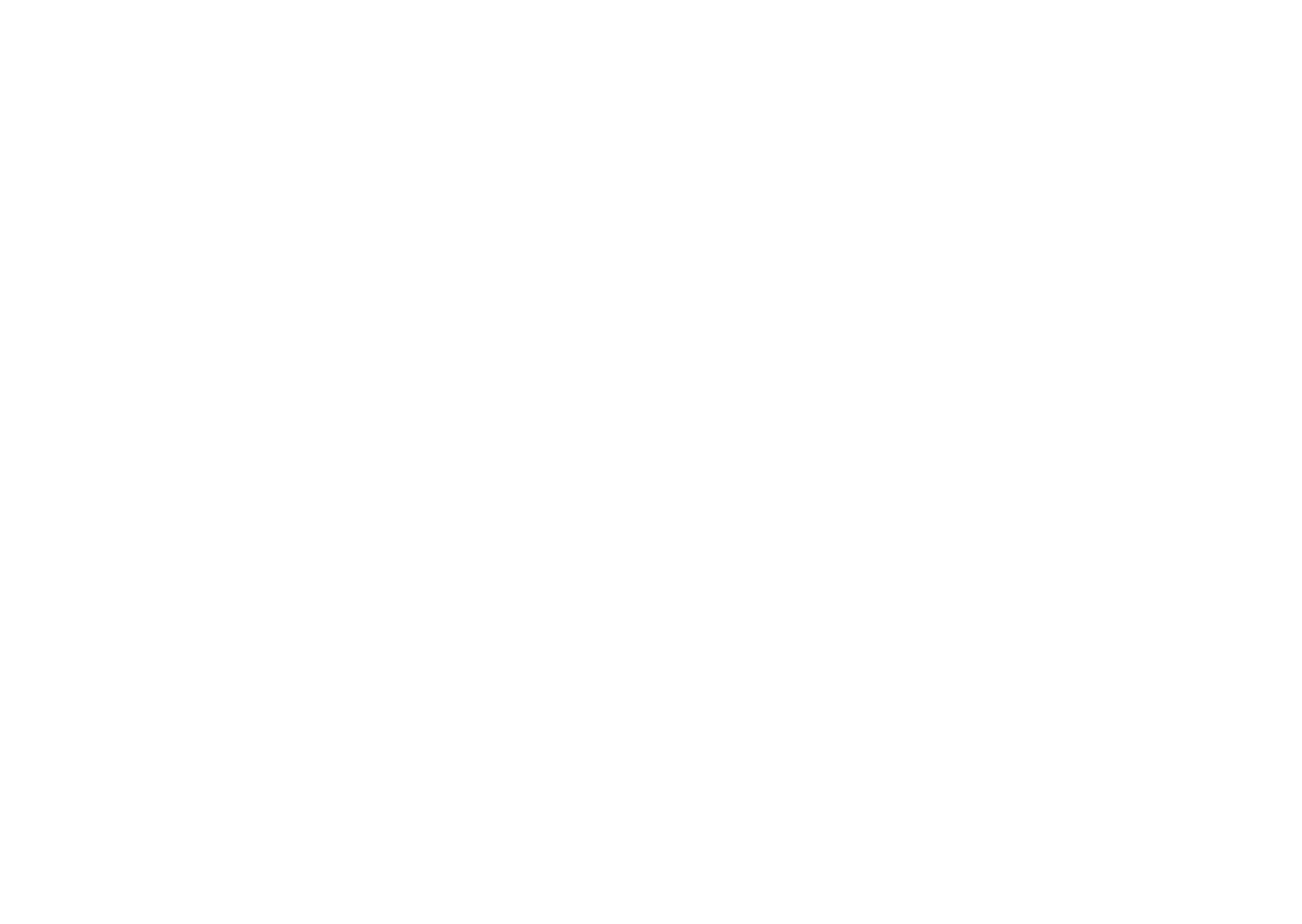# **Contents**

| 1) Disobedience is a virtue $\ldots \ldots \ldots \ldots \ldots \ldots$ 5 |  |
|---------------------------------------------------------------------------|--|
| 2) The right belongs to insurgents  8                                     |  |
| 3) Whoever does not arm themselves, dies in their                         |  |
|                                                                           |  |
| 4) Black December – Assessment and Prospects 17                           |  |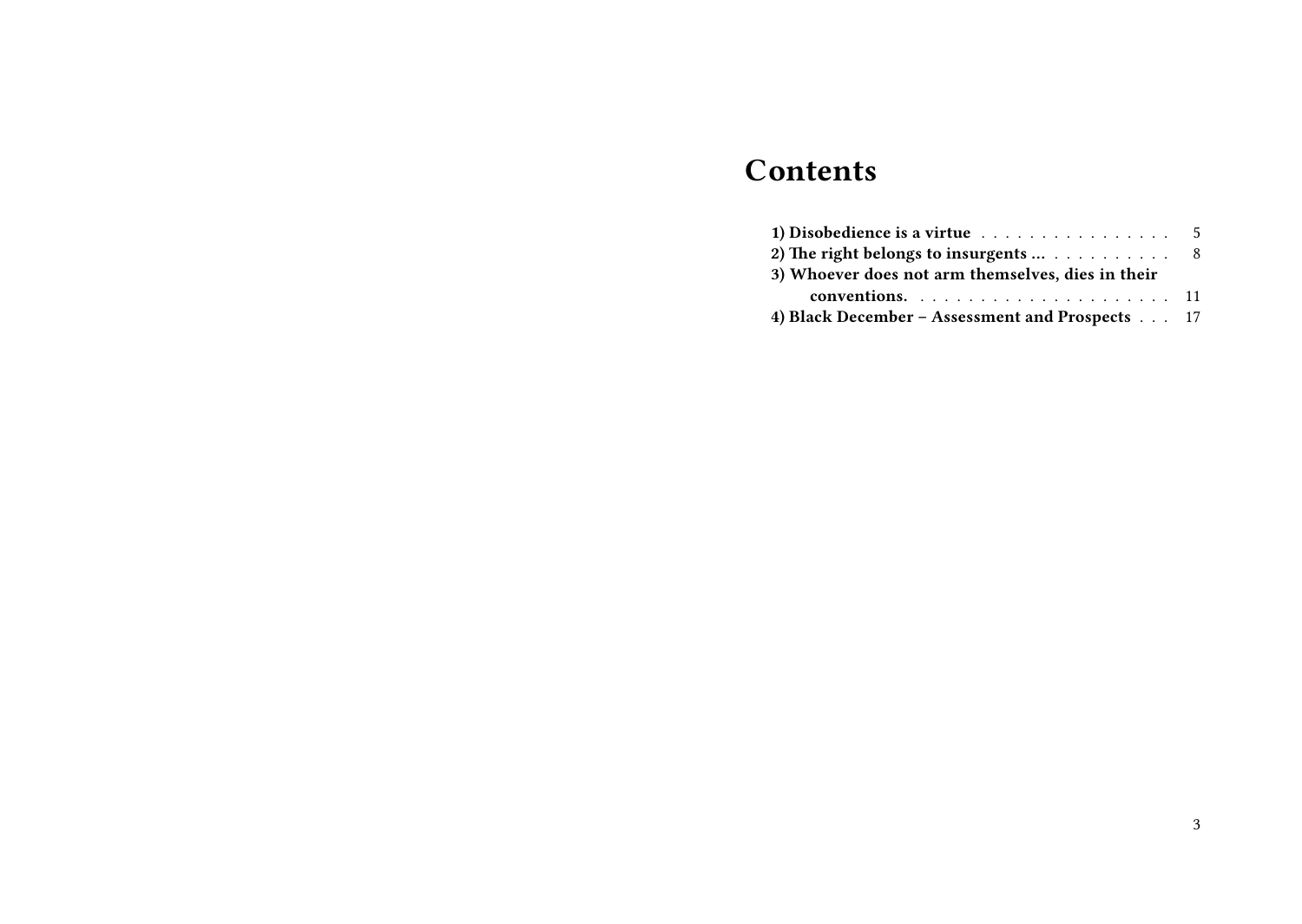**anarchist war against any form of authority creating an informal anarchist platform of theories and practices without necessarily letting political and social actuality erase our self-determination. An informal platform of minimum agreements in constant motion, where every collectivity and individuality will preserve its political autonomy as a whole, while promoting action as concerted as possible.**

Finally we send our warmest greetings to all comrades around the world that gave life to the Black December experiment.

It's now that everything starts…

With our dead always present in our memories…

For the constant Anarchist Rebellion and the Informal Coordination of the polymorphous Anarchist Action.

"*Until it's day we will stay with our head held high and all that we can do we will not let others do it before us"* **Goethe**

*Nothing less than everything…*

### **CCF – Metropolitan Violence Cell**

PS: A few days ago the anarchist group from Volos city "Saboteurs next door / Memories in Motion" claimed responsibility for the sabotage of 52 security cameras in many areas of Volos, in the period from early December to mid-January (an action that was enrolled in the concept of Black December) addressing in turn a call for actions against the society of control and surveillance. The initiative and the words of the comrades who made this call, practically strengthen the experiment for coordinating the multiform anarchist action, therefore we can not but express our full support.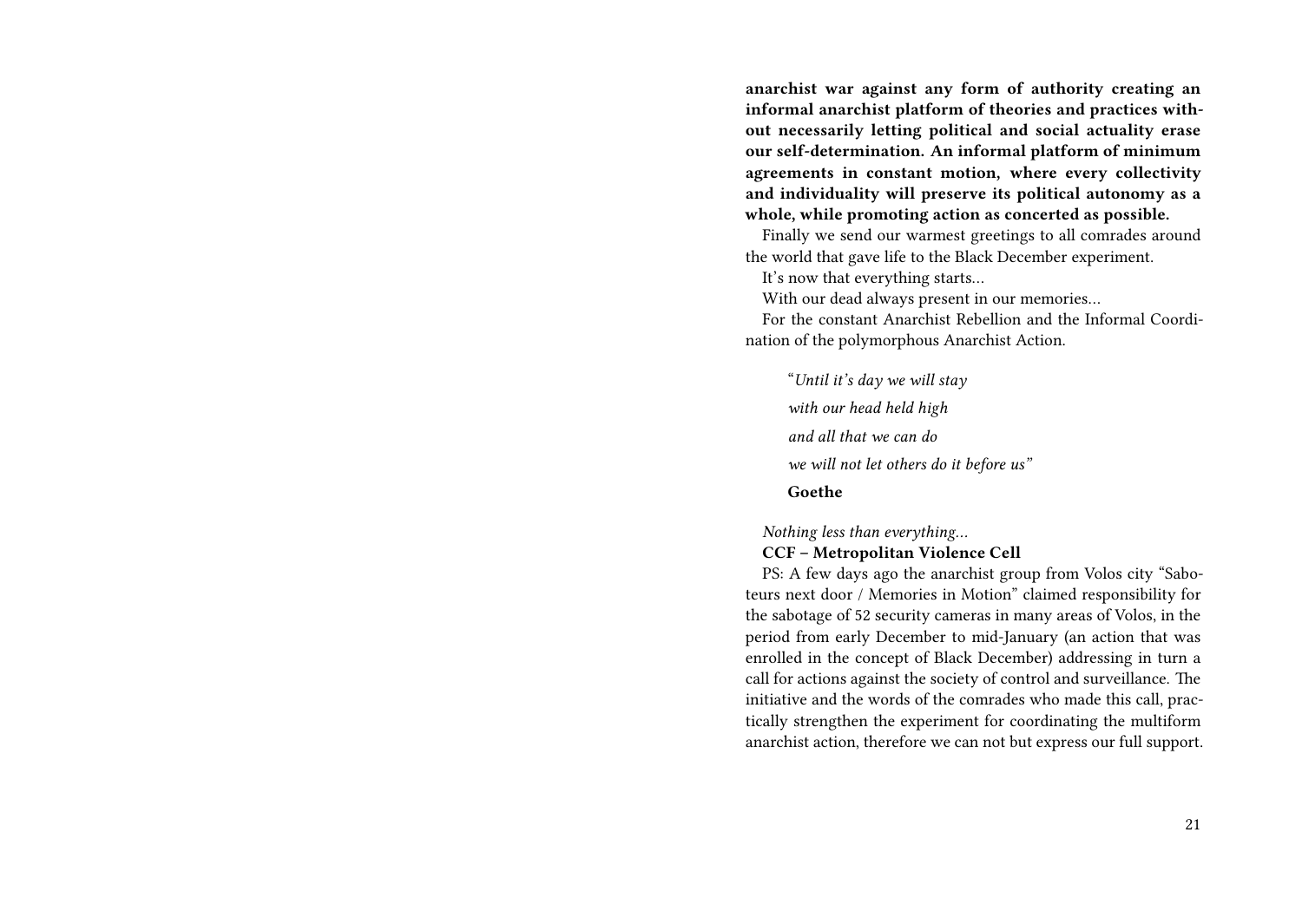**tice the possibilities of an informal anarchist action** coordination platform, on the principles of political autonomy **of collectives and individualities** and on those of polymorphy.

We from our side are searching for a substantive way of connecting with our captive comrades, a way that goes beyond the hitherto narrow concepts of solidarity and tries to transform them into relations that move onto those of comradely collaboration. Where this is possible in any way, we submit this theoretical contribution supporting the proposal of comrade Nikos Romanos.

We know that the texts aren't sufficient enough to replace the beauty of live communication, but on the other hand we understand that the condition of confinement does not allow many options beyond the written contribution of thoughts, ideas and proposals appealing to anyone who believes he can get something out of them. Such proposals are certainly not some kind of Holy Bible and obviously we do not think that it is a technique of attracting "believers". So for our part we will support and promote such theoretical propositions coming from our captive comrades considering that in this way we abolish even just conceivably the prison bars that separate us, while moreover we want to develop as much as possible a healthy interaction with those who believe that there could be a common comradely way. That's the way we understand the importance of the proposal for an informal anarchist platform itself.

We have noticed by our own experience that there are no recipes for anything and that continuous experimentation, continuous effort for self-development, fighting our own inner dogmatic thoughts, by which we're pretty much overwhelmed from time to time, is the way to practically test ourselves and our ideas. Ideas which should not be petrified because they lose their dynamics and most of all they lose the possibility for transformation. That's why in our suggestions we welcome those critics that will contribute positively to any ameliorative development. **Our will is the opening of dialogues that promote the development of the**

## **1) Disobedience is a virtue**

"*You are obliged to pretend to respect people and institutions that you consider irrational. You live by fashion in a cowardly era, attached to ethical and social conventions you despise, that you condemn and you know they lack of any background. It is this constant contradiction between your ideas and desires and all the dead formalities and conceited spearheads of a culture that makes you sad, disoriented and unbalanced. In this unbearable struggle you lose every dance for life, all sense of your personality as every moment they oppress, they limit and control the freedom of your strength. This is a poisonous and deadly blow caused by the civilized world."*

### **Octave Mirbeau**

We have long since opposed the world of authority and its countless projections and impositions on our lives. We have toed the line with the world of anarchy seeking to find accomplices in the "crime" of anarchist insurrection as a living stance towards the barbarism of modern times.

So far we have attempted to realize smaller and bigger mutinies, always on the principles of self-organization, anti-hierarchy and horizontal structures. Seeking through collective processes to achieve our personal self-education in order to acquire experiences, becoming familiar with anarchist procedures while making our "possessions" more and more forms of struggle, we came to meet each other based on common objectives and aspirations so as to continue wandering on the paths of anarchist action, walked or not up to now.

**With this political culture as a vehicle, we armed our denials and decided to move from the spontaneous impulse to organized action. We have always felt part of a multiform anarchist front that fought against authority in vari-**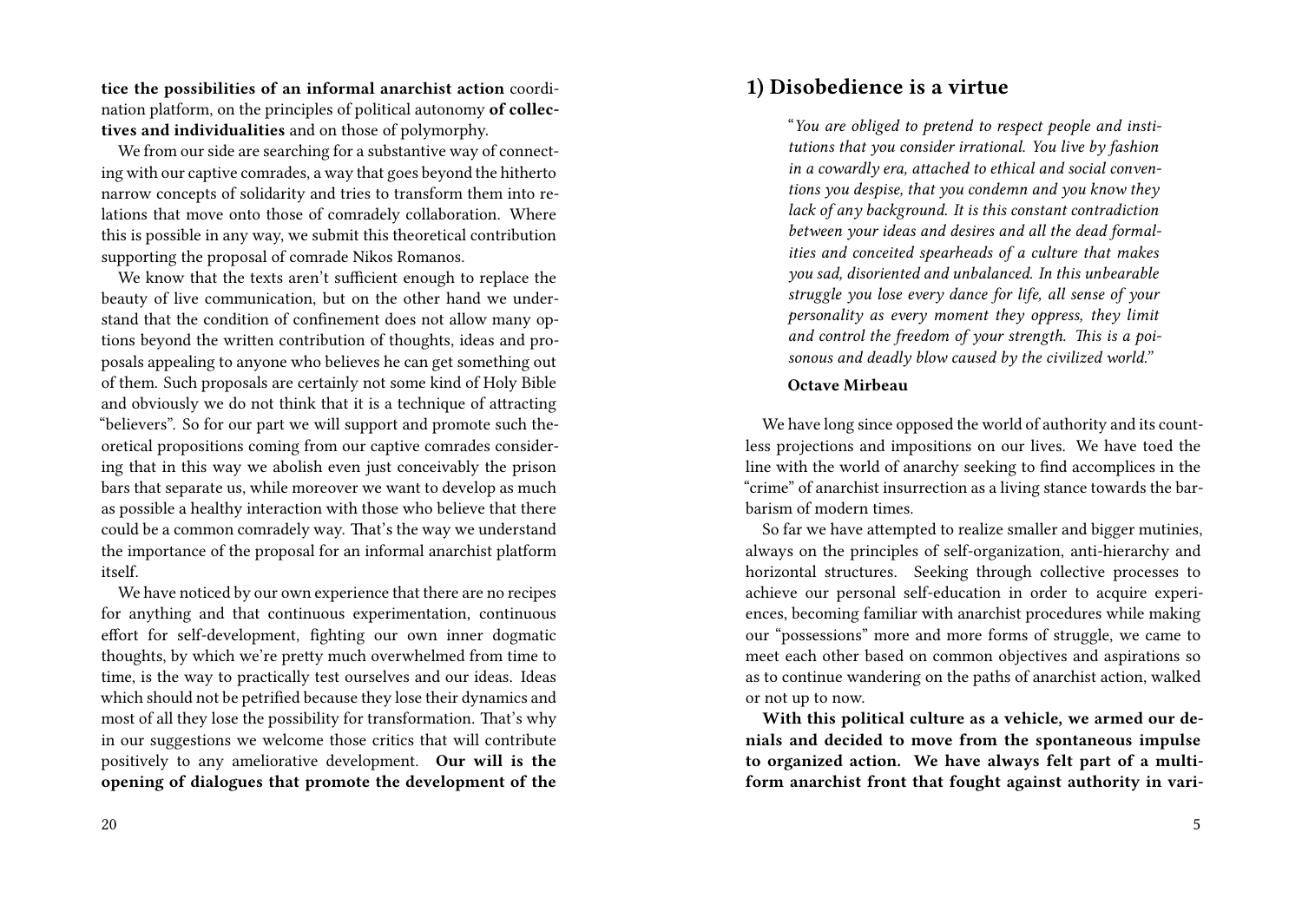**ous ways and we, from our part, felt that we contributed in this way to the war for the destruction of power and its civilization.**

Enemies of every state, country, religion, social, racial and gender discrimination, enemies of an authoritarian machine that crushes entire populations and kills others in the clamp of exploitation. A machine that rampages against nature and destroys wildlife on the altar of capitalist development. We sought both to attack the murderous tentacles of sovereignty and to reprimand, through our words, the society that tolerates and reproduces it in millions of ways.

But the story begins earlier …

Starting from the periphery of the anarchist milieu, from our first participation in conflicts in demos, in Exarchia or elsewhere, **we started feeling that the spontaneous and the non-organized does not suit us anymore.** So we passed by anarchist hang-outs (students or not) where we got more or less involved, we took part in central assemblies, in student occupations, while slowly we got to know each other and created organized street groups applying aggressive practices in the period 2006- 2007 during student mobilizations – while some others had already met previously through our presence in anarchist groupings at school.

Every one of us was looking for a way to organize and act, and that's why we all looked for our way through smaller or larger groups of comrades that promoted practices of direct action. We moved within solidarity assemblies for political prisoners that promoted the value of **multiform action**, electing — amongst other things — on a consistent basis, to include the dimension of **aggressive solidarity** (for example the Coordination of Action for Imprisoned Fighters).

By our individual and collective need to promote the intensification of anarchist attack against authority through organized colleccomply with the dictates of a uniformed servant of legality, who in turn judged him as guilty and executed him on the spot. Alexandros was not killed during some social struggles, so as to be connected only with them, but during a spontaneous insurrectionary action in Exarchia, one of those that usually some slander with the worst words. Moreover  $6<sup>th</sup>$  December 2008 is a proof that such actions are not always on the safe side (as many like to say) as it was neither the first nor the last time a cop pulls gun and shoots against comrades attacking him inside and outside Exarchia. The fact that Alexandros was who he was, does not serve the political agenda of some and it's not at all by chance, that while many knew who the comrade actually was still insist after seven years on commemorating him as an innocent 15 year old student.

g. And finally there was the connection of comrades inside and outside the prison walls, since both in Greece and abroad anarchist prisoners supported Black December with public texts, while in Greece anarchist prisoners put some banners in the A and D wing of Korydallos prison and there was a public call for a rally outside the Korydallos prison on 31st December.

We believe that one of the things that helped in spreading Black December so much was that **the two comrades' call was open enough for everyone to be able to shape it.** Also, the perspective of multiformed action without prioritizing one means over the other, we believe freed up even more possibilities which became understood. Of course, comrades Nikos Romanos and Panagiotis Argyros, together with the other members of the Conspiracy from the A wing that accompanied the proposal either theoretically or in practice, had originally declared that **they perceived Black December as an experiment, practically a "pilot" to test in prac-**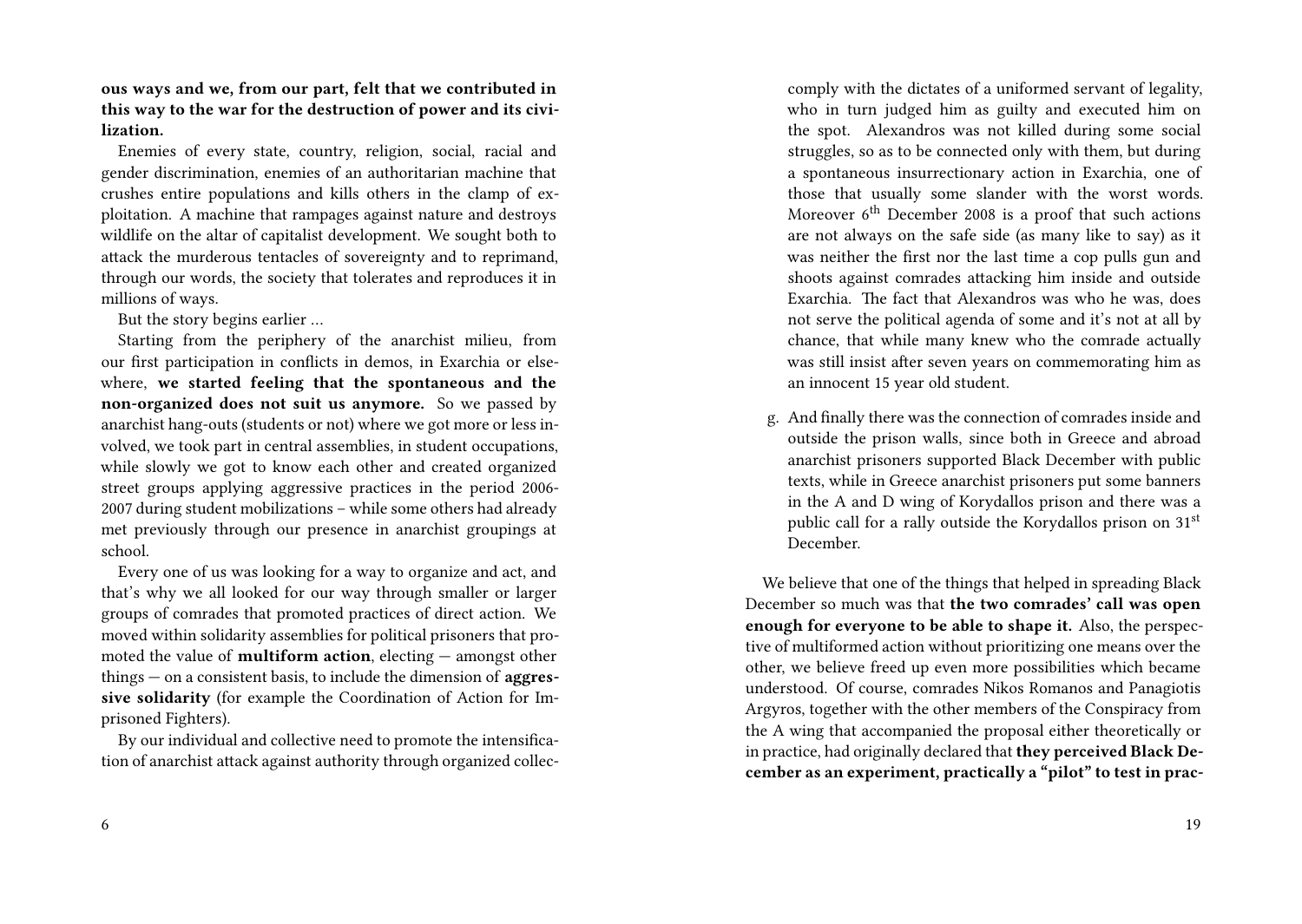anarchist multiformity, demonstrating in practice that public anarchist activity may be perfectly consistent with the illegal one. Of course there are those who consider this as a negative legacy as they rather prefer the sterile theoretical preconceptions which prevent joint actions and consistency. We cannot explain in another way the fact of a public negative valuation of Black December, coming from an anarchist hangout, that values as a drawback of the whole thing the fact that some people decided to find out more what it is that unites rather than what divides them. If this is the dialectics they prefer to contribute to, then they didn't pioneer in anything: this dialectic prevails in the anarchist "space" for decades.

- e. There was a huge international response to the call of Black December from abroad, since from Chile to Italy and from the US to Australia there really developed a polymorphy of actions: sabotage in pet shops, arsons at several targets, conflictual demonstrations in Holland, Switzerland and Chile, street blockades with flaming barricades in Peru, events in hangouts and occupations both in Greece and in other countries, public propaganda actions with banners, posters, flyers, slogans, stencils, subversive book and magazine publications and all kinds of sabotage such as placing explosive devices in Italy and Mexico.
- f. The truth about our comrade Alexandros Grigoropoulos, has been restored. What really insulted his memory was the focus, even by anarchists, on him being "young" and "innocent".

**The fetishism of victimization can find other dead to spend its time with from now on,** as the others will remember Alexandros for what he was in reality: a young rebel anarchist who paid with his life for his choice not to

tivities of direct action, we all met again in the Conspiracy of Cells of Fire.

In December 2008 we went down to the streets flooded by the anger of the insurgents seeking to get lost in the crowd in order to contribute to the diffusion of metropolitan violence. Following this, we tried to sharpen the direct action and the diffusion of the new anarchist urban guerrilla (which, as semiology, claimed in a political way the guerrilla tool as an anarchist practice, which was something really new up to that time).

**So these are our roots and we're never going to renounce them. Many times, in order to see how to move forward you have to look at who you were before and where you started from. So for us, the anarchist current (which has come to be described as a "space") with all the good and evil in which we have contributed more or less, is our womb.** Within the processes of this "space" we met, we came to know each other and we reached today and that's why we do not see any necessity for a self-exile. Since the anarchist current is a synthetic construct where many ideas and also practices mix, since the space has no longitude and latitude to splinter from, it was unnecessary to found another of our own. Moreover it has been proven historically that it is neither productive nor feasible to do so. This mosaic of many different schools of theory and practices that make up the "space", promotes the development of political competition. **It is up to us all, however, to ensure the quality of the characteristics of such a competition. In any case self-exile does not contribute nor does it cover us personally.**

Anything one can see as negative elements in the so-called "space" it's also one's own responsibility to contribute to their elimination. Bureaucracy, hegemonism, informal hierarchies, intrigue, false friendships and "fellow" stabbing in the back, are there for as long as anarchists exist, because they are human elements of our contradictions that constantly come into conflict with each other. **All these pathologies are due to attitudes**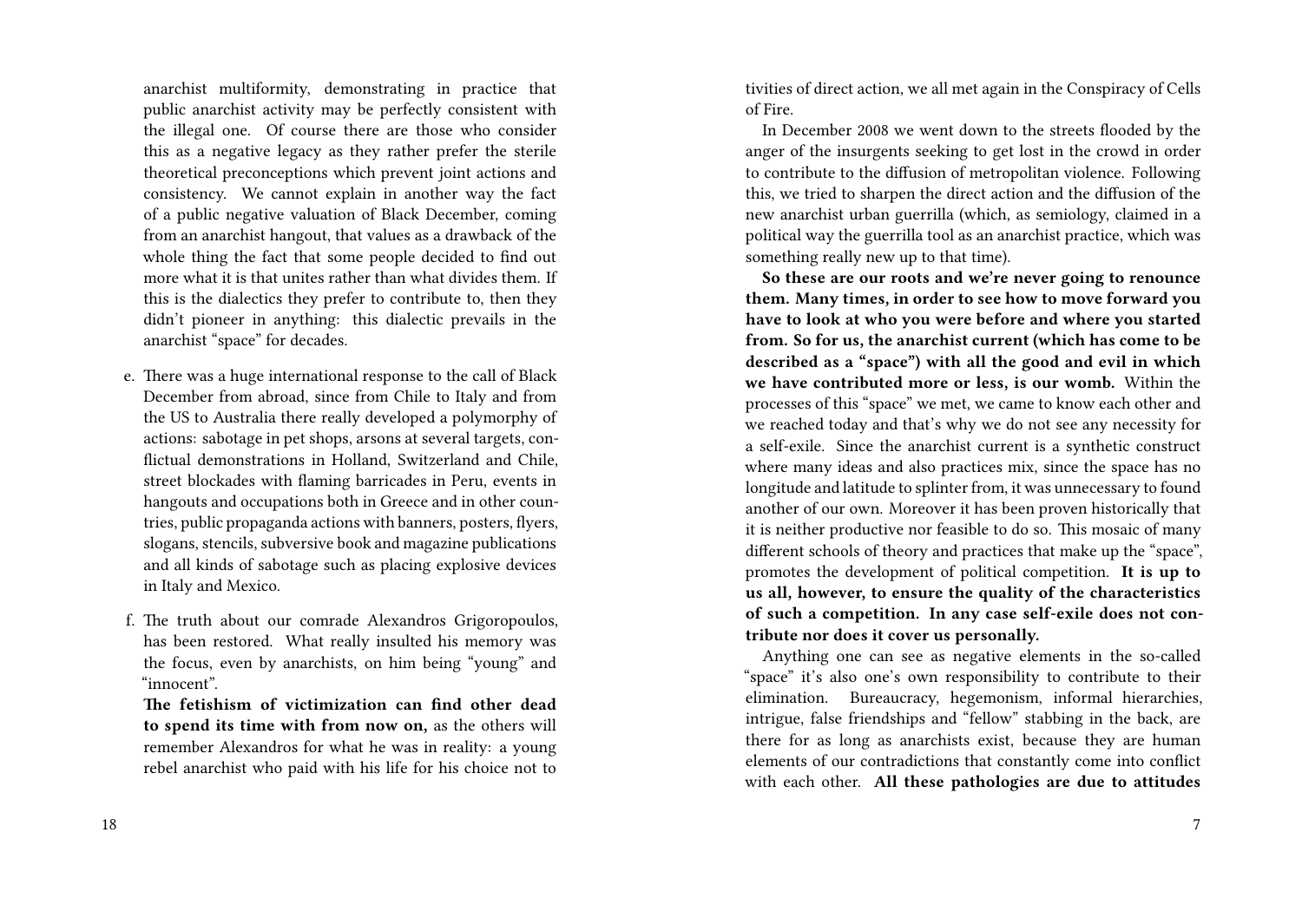**that do not belong to a single anarchist tendency but in all, and if not dealt with as they are, we will find them in front of us again and again.**

This does not mean we have to compromise and make concessions to avoid any confrontations. Besides, as we wrote above, the anarchist "space" is at the same time a political competition arena where various strategies intersect. It is a bet, if they can not go along, to walk on parallel paths without necessarily being in direct conflict with each other. Such an event will be a condition of mutual political maturation, which may allow anarchy to escape its introversion and acquire characteristics more dangerous for authority. In any case it is advisable to bear in mind that any criticism of anarchist procedures should be separated from the component subjects, as the value of a political project or attempt, may be different from those involved in it, otherwise criticism of a squat for example, might be as sterile as criticism towards an armed struggle organization, when all that's hiding behind it is personal emotions. Because people come and go, but the value of the projects is timeless.

# **2) The right belongs to insurgents …**

"*Indifference is a lack of will, is parasitism, it is cowardice, not life. That's why I hate the indifferent. Indifference is the dead weight of history. It acts passive but it's active. It is fatalism. It's what you cannot calculate. It is what upsets the programs, and tumbles the plans made in the best possible way. It is the brutal matter that chokes intelligence. What happens, the evil that falls on everyone, is because the mass of people renounces its will, lets laws be issued, that only the revolt will be able to abolish, [the mass] allows the ascendance to power by people that only a mutiny could overthrow."*

#### 8

# **4) Black December – Assessment and Prospects**

Just as in the framework of the strategy explained above, comrades Nikos Romanos and Panagiotis Argyros called for a month of coordinated action proposing as its theme a campaign of memory for the murdered anarchist Alexandros Grigoropoulos. At the same time, Black December was the first attempt to test the objectives and strategies described above. To what extent, however do we believe that these goals were reached?

- a. Black December, mainly through the negative projection caused (by the media), has contributed to the creation of  $$ even to a small degree — a divisive situation for a section of the people.
- b. Some comrades participated and contributed to clashes of the days 4, 5 and 6 of December in Exarchia and other cities while many direct action activities were carried out in the framework of Black December.
- c. There was a wide diffusion of means of conflict (always in comparison with what was happening in the past few years where admittedly there was a stagnation, if not regression, in this part) as many direct action projects have taken place in different cities of the province (Rethymno, Heraklion, Komotini, Volos, Larissa, Thessaloniki, Mytilene) while nuclei of the Informal Anarchist Federation (FAI) supported the call with attacks in Athens, Komotini, Larissa.
- d. We saw a consistency of political affinity groups that exceeded theoretical preconceptions, as they came from different tendencies of anarchy, which rather than focusing on their differences with mutual accusations, they managed to contribute to actions that highlighted the richness of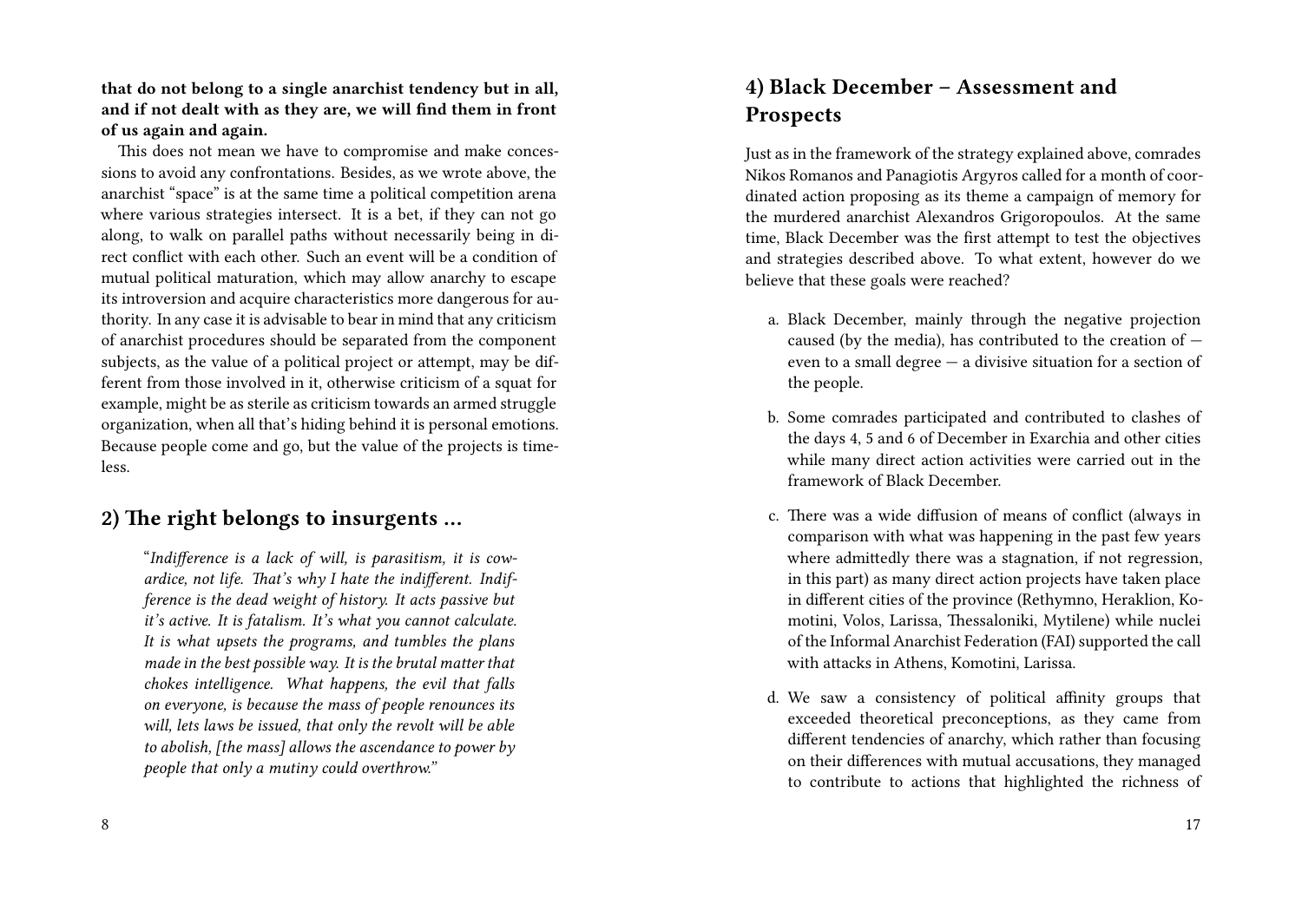- 5. The internationalization of anarchist action in the same basis as explained above. We want to promote the idea of an international anarchist polymorphic coordination. A Black International which is about action (there is the live example of FAI/IRF and we are a part of it) but also about the propagation of subversive anarchist ideas by informal networked groups that will carry forward the anarchist conflict in every part of the world.
- 6. The remembrance of our dead through the anarchist action itself, so as not to let them disappear into oblivion. It is true what they say that the fight against oblivion is a fight against authority therefore by trying to feel our lost comrades next to us is a part of the fight that they left unfinished. That is why it is important **to remember them in a proper way and not in a way more touching** to the petty bourgeois, who are dying for drama and victimization.
- 7. **The connection with our imprisoned brothers and sisters from all over the world, from the cells of Korydallos to the high security prison of Santiago in Chile.** It is given that our comrades in captivity have lost the advantage of political fermentation with others so as to collaborate, promote with words and actions the destruction of the existent. They themselves have many times declared that they will not compromise with their exile from the anarchist action, that they don't accept the game is over for them and they refuse to internalize the repression, searching for ways to connect to the struggle against authority given outside the walls. That is why it is in our hands to make this connection possible.

### **Antonio Gramsi**

We are not opposed to the concept of organization and if this surprises some people then we make clear that **our aim neither was, nor is it to become a literary and philosophical individualists' club of intellectuals and artists** who will spend their time self-admiring their singularities and praising their ego.

Our conception of individualism does not come from the belief that we are a nihilistic avant-garde, but has clear anarchist origins. First of all we are anarchists. Our difference with other anarchists, among others, is that we believe **anarchist action must be defined by itself and not by the social consensus** and that we stand against all those political views imposed as a "directive" of a supposedly orthodox anarchist political line which believes that the only good anarchist action is one that enjoys social legitimacy. We have always considered  $-$  and still do  $-$  such views as narrowminded because in fact they are political attitudes which trap anarchy solely within the context of a public presence, under some conditions of course, since in order to be liked it gets self-castrated, it smooths the picks of its radical character and the most aggressive corners of its words end up being no different from the words of other political spaces (usually of some political party) who also for reasons of *entrism* hide their political identity, using in fact the same tactic. Needless to say who the winners are every time in this game of politics. Furthermore we believe that the revolutionary commitment of each and everyone is above all **a very personal issue covering one's consciousnesses, existential and political needs,** not a duty that has to be fatally carried out because it is imposed by some class or other social role.

This very important difference of ours with other anarchists has made it easier for us to focus on everyone's individual choices. Thus the delineation process of the social machine functions and the condition recorded as apathy and indifference towards the continuous crimes power imposes in any possible way on every corner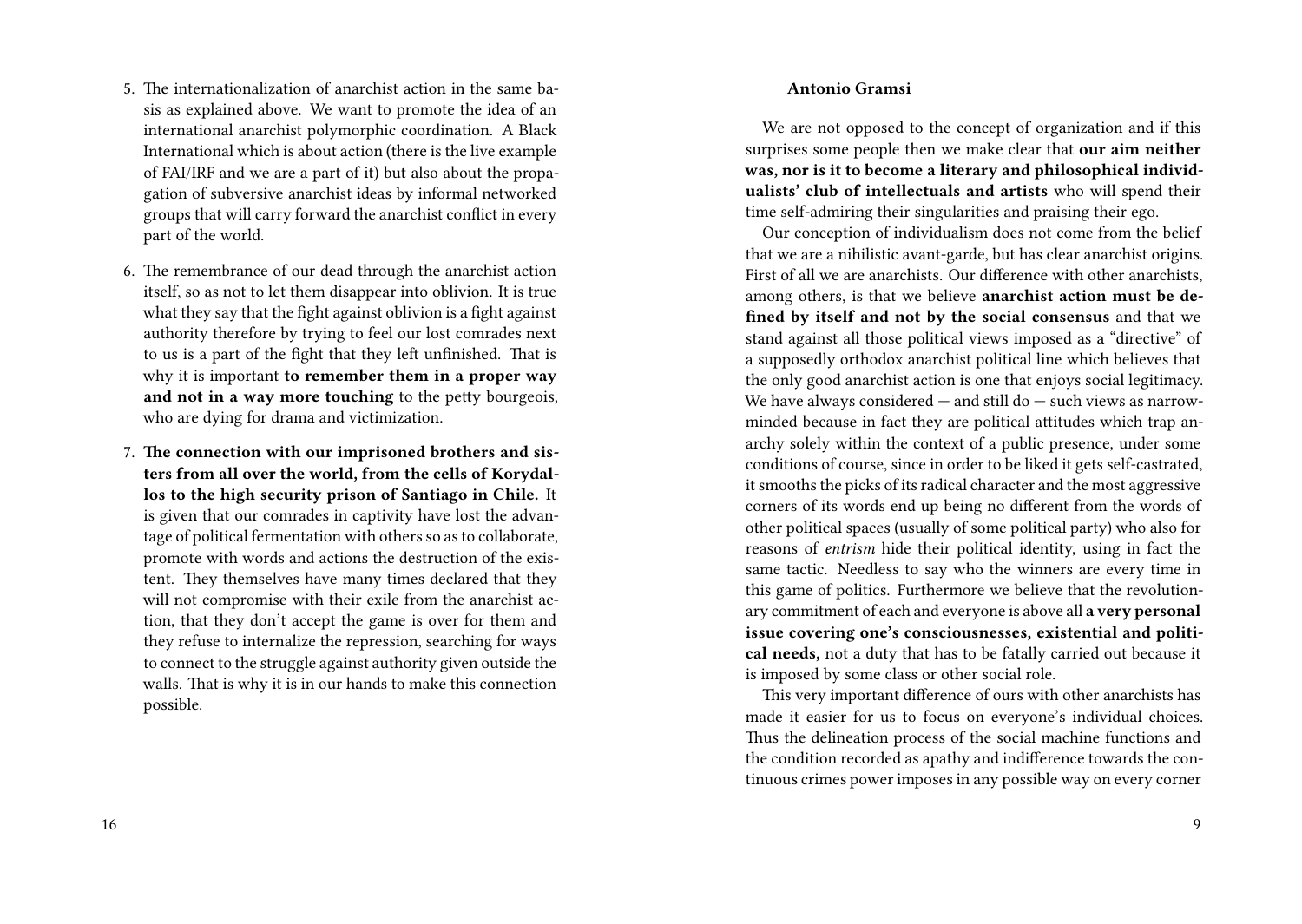of the globe, has also formed a large part of our analysis on society and therefore a large part of our strategy.

We have got rid of guilty syndromes such as "why do people not come with us?" or "why are our proposals not being understood?" We don't live in an era where writings expressing subversive and revolutionary statements are delivered to fire along with their authors. In modern societies, access to libertarian and subversive ideas is free. There are books, magazines, essays, analysis, historiographies, biographies and all of them can freely be found in bookstores or by clicking a button on the computer. Therefore we must admit away from any kind of obsession, that it's not that people do not know or understand our ideas and proposals but that they do know (or can easily learn) and simply either ignore them for multiple and various reasons, or, having bad intentions already, consider them to be hostile.

So the way we'll act and what we will say cannot be determined by depending our estimation on the opinion of an  $-$  in any way — indifferent society. Furthermore we believe that reaction against the inequalities, violence and repression produced by authority does not derive from academic research nor from a thorough training in various ideologies and programs, but from each person's deeper sensitivity which can not be reconciled with the idea of injustice that exists all around us.

This deeper sensitivity as a human instinct does not make the insurgents superior entities but people who want to stand up and attack any form of authority. On the other hand there are those who are accustomed to not having quests, not being interested, closing their eyes and ears where circumstances require it, and end up arguing with all those who disturbed the order and the false peace of their indifferent society.

In our times however, the surgically calculated violence on which the edifice of sovereignty is built can no longer be hidden. With the explosion of the technological era and the development of the industry of the spectacle, we're being bombarded daily with **informal coordination against authority.** We don't believe that theoretical differences can be an obstacle for this consistency. We recognize that among anarchists with different theoretical beliefs there are people who serve their ideas with consistency and despite our differences that is something respectable. **So as long as our words and actions are not treated in a hostile way, we do not intend to treat other perceptions with hostility either.** Except for those who with an ideological and political sign stand against multiformity because they carry a settled and enduring disagreement with the illegal forms of struggle. Their polemic sometimes openly and other times covertly (disguised in a critique about result, targeting, strategy, ethical merit  $-$  or not  $-$  of goals) is a sterile form of non-violence that legalises an idealized pacifism, a concept foreign to anarchy (at least in the way that we see anarchy), and does not correspond to a minimum of our values. **It is a concept with Christian roots influenced by a radical liberalism that even partly reproduces the dominant ideology and hides its fear behind it.** We were and we will be opposed to this trend of anarchy that has the historical tradition to slander and condemn practices of direct action as well as the anarchists who use them. And because memory is not trash, we don't forget the condemning libels (which would easily be envied even by city tabloids) that followed the execution of the two fascists of Golden Dawn by the Revolutionary Organisation – Militant People's Revolutionary Forces. It would have been better for the aphoristic libels if that action had been made by individualists or nihilists, but despite their effort to hide it, **their real problem is not the ideological context of the action but the practices of armed violence itself.**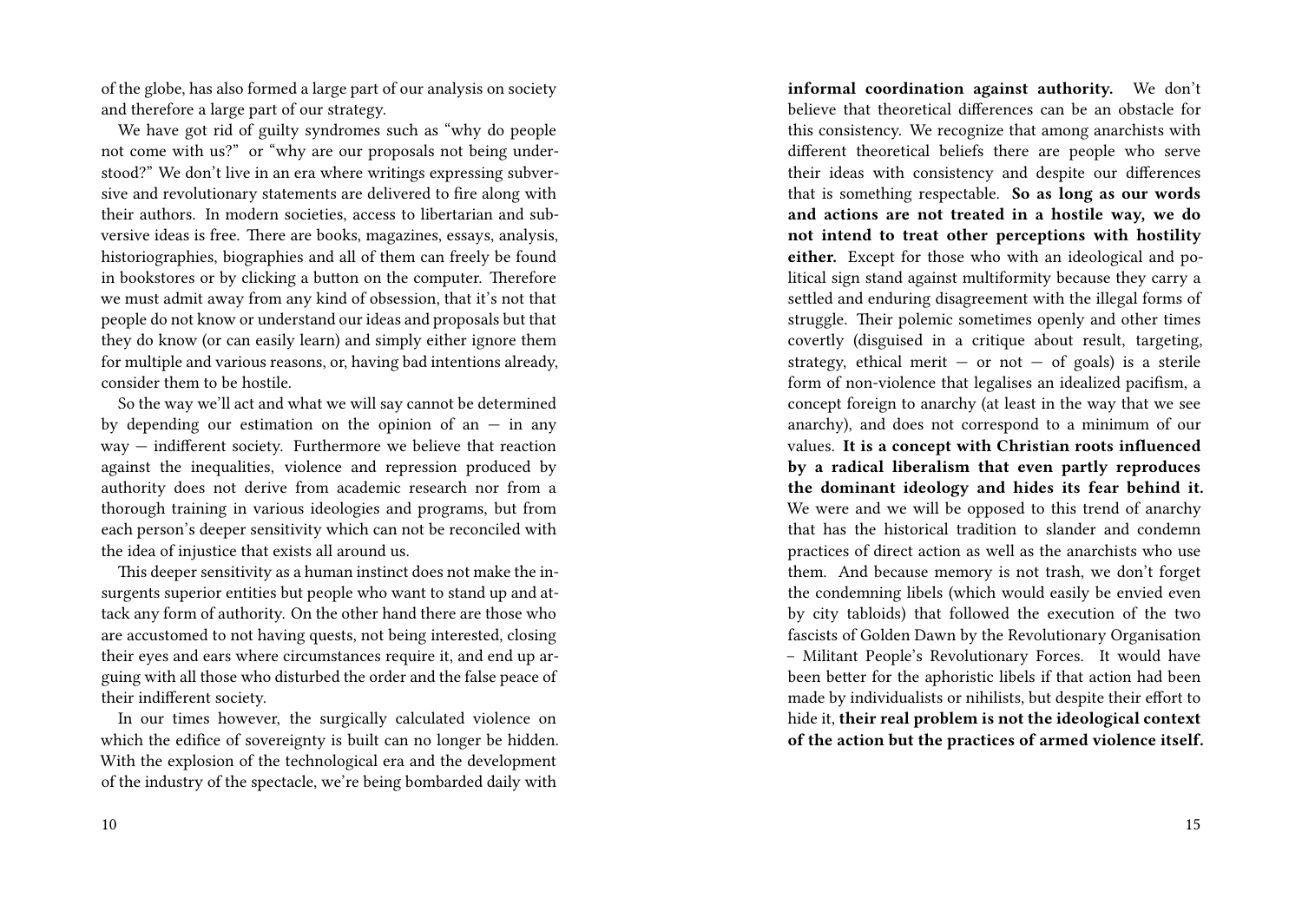4. Our consistency will meet with other **political affinity groups**, regardless of the form of action that represents them the most, after common willingness for an **informal coordination of their struggle.** This consistency can result in an automatic upgrading of the above goals because the wider possible spread of the anarchist action can reach these goals or even exceed them, placing bigger bets every time. Moreover, the targeting-result sequence must be fluid so to avoid maximalistic aspirations which can result in disappointment of some when the goals are not fulfilled. Because no matter how much we are in love with the idea of the final destruction of the world of authority, we know that this target might be so far away that we may never experience it. **For us the journey of the everlasting rebellion itself, the perpetual insurrection, is what matters the most.** To live and fulfill daily our denials here and now. That is why we want to set open bets with qualitative terms always negotiable. In this way we ensure a durable flexibility of anarchist action, which avoids stagnation and inactivity. Naturally a critique towards our goals is acceptable but it should not be based on imaginary standards that we haven't even placed. It sure is better to approach our goals even a little, than not at all. So critiques that are about the numbers of burned ATMs do not contribute to anything, and may just be heard as the echo of a distant nagging. In this consistency we have to make it clear that some forms of action are not here to result in some others.

**Every collectivity of the anarchist struggle that is public or conspiratorial, be it squatting, arson or carrying out armed attacks and bombing, is part of a mosaic of polymorphous actions where every method complements and supports the others without hierarchical grades. All together it represents an international** audiovisual stimuli of extreme crimes of power. It is not only what is happening in our backyard but also all the major events that take place around us. We watch the bombing of modern crusades that build onto the piles of thousands of dead as the new status quo of Western prosperity, while in the same time we are familiar to scenes of torture and murder by an Islamo-fascist nation that was nurtured, trained and equipped by the West itself to serve its own strategic and geopolitical interests. Alongside, we see the extreme right gaining ground everywhere in Europe, since the eruption of the refugee and migration issue makes the leaders of the neo-Nazi parties everywhere increasingly popular. The whole of Europe is armoured, creating an iron-clad continent, at the borders of which thousands have been sacrificed in recent years, among them many children. The safety of every European is painted with the blood of the desperate.

We therefore believe that it would be preferable for anarchists, through our action and words to try to talk first of all **to those few who feel themselves revolting** against the ugliness of this world.

One does not need to wear any ideological glasses to understand this ugliness. That's why we're not ever going to approach the indifferent, the apathetic, the neutral, or adapt our words so that they like us. Because today more than ever, neutrality is not just a luxury but a provocative and conscious indifference concerning the thousands of forms of power's oppression, and it is therefore complicity.

# **3) Whoever does not arm themselves, dies in their conventions.**

*Social war will make imperative the need for an organization, which will be the essential progress of the real movement. The constant antagonism of active minorities*